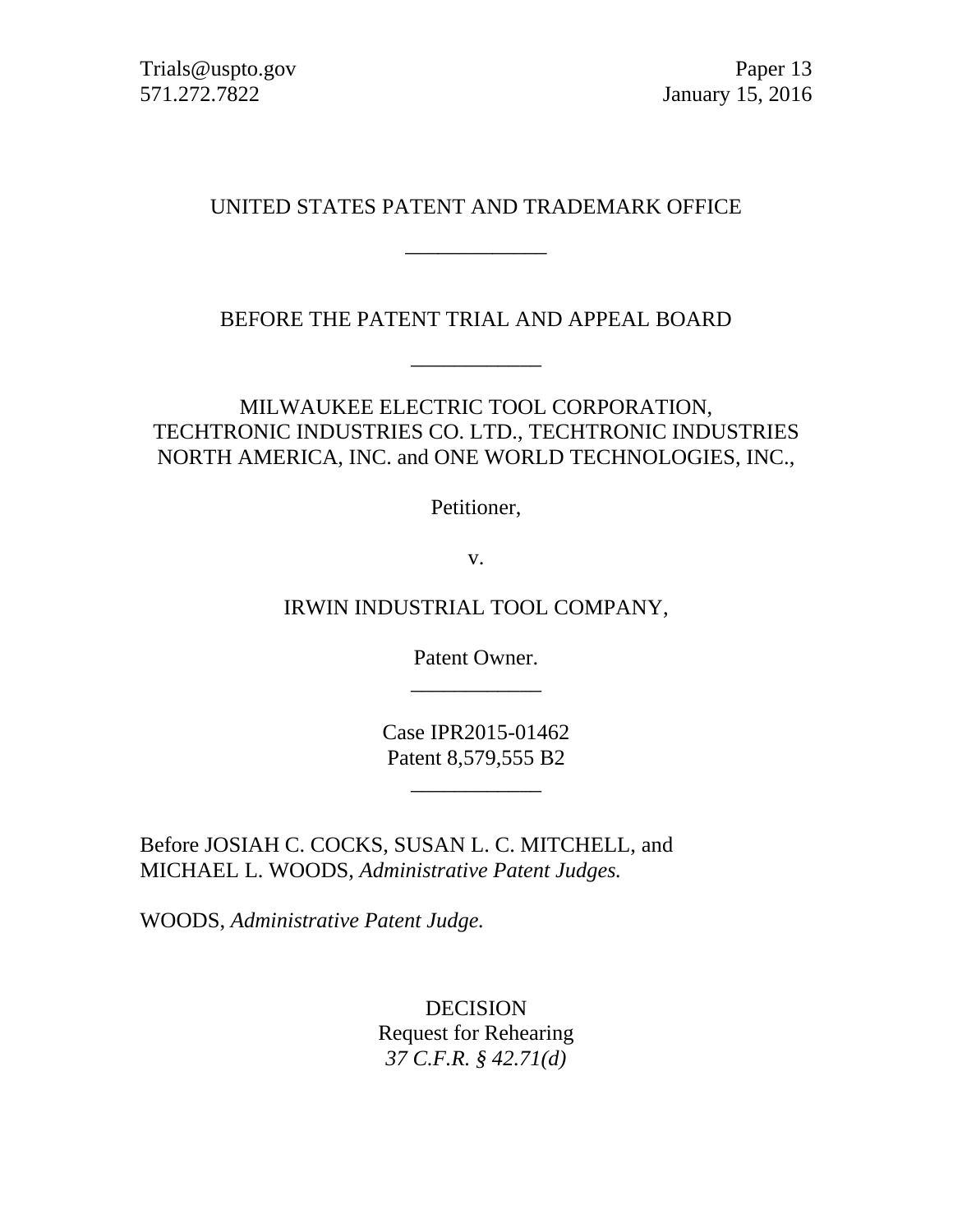IPR2015-01462 Patent 8,579,555 B2

On December 9, 2015, Milwaukee Electric Tool Corporation et al. ("Petitioner") filed a Request for Rehearing (Paper 9, "Req. Reh'g") of our Decision instituting *inter partes* review of claims 1–34 of U.S. Patent No. 8,579,555 B2 ("the '555 patent" ) (Paper 7, "Decision"). Petitioner's basis for requesting rehearing is its contention that the Board "overlook[ed] the fact that claims 21–30 were included in Ground 2 of the Petition." Req. Reh'g 2.

Specifically, Petitioner acknowledges that the Petition (Paper 2, "Petition") included a "typo[graphical error] in the heading [that] might have caused the Board to overlook claims 21–30 in Ground 2 of the Petition." *Id.* at 2–3; Paper 2, 26 (listing claims 1–5, 14–20, and 32–34 in the heading of Ground 2 of the Petition).

Upon reviewing the record before us, we agree with Petitioner that the typographical error in the Petition caused us to "overlook the fact that claims 21–30 were included in Ground 2 of the Petition." Req. Reh'g 2. Furthermore, based on our review of Petitioner's explanations and supporting evidence, we are also persuaded that Petitioner has established a reasonable likelihood of prevailing in its challenge of claims 21–30 under Ground 2, in addition to claims 1–5, 14–20, and 32–34, as obvious over Redford. *See* Paper 2, 4, 26–31; *see also* Paper 7, 19–20 (instituting review of claims 1–5, 14–20, and 32–34 under Ground 2 in the Decision).

Any discussion of facts in this decision is made only for the purposes of institution and is not dispositive of any issue related to any ground on which we institute review. The Board has not made a final determination on the patentability of any challenged claims. The Board's final determination will be based on the record as fully developed during trial.

2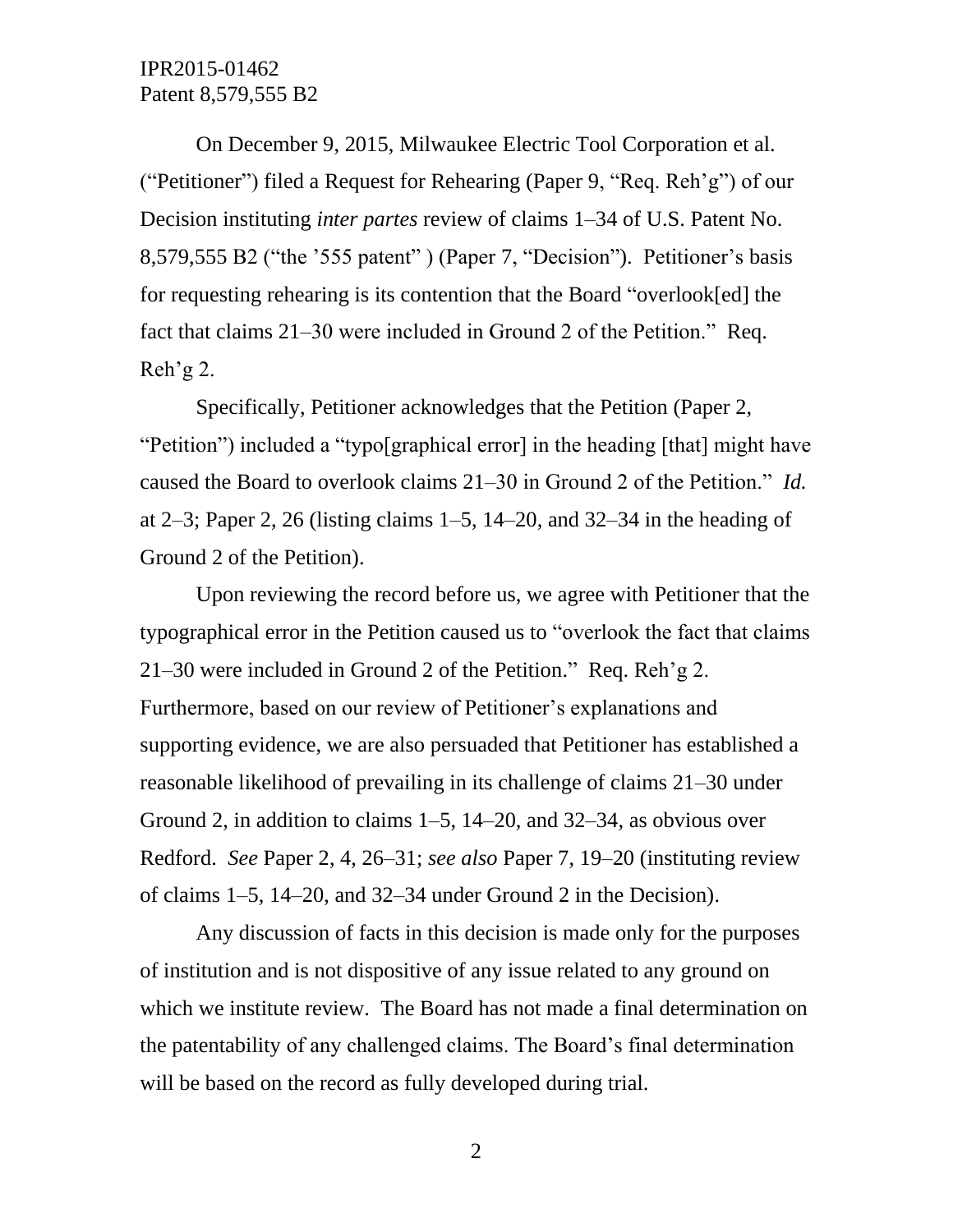IPR2015-01462 Patent 8,579,555 B2

## ORDER

Accordingly, it is:

ORDERED that Petitioner's Request for Rehearing is *granted*;

FURTHER ORDERED that the Decision instituting trial (Paper 7) is modified so that trial is instituted on the following grounds:

A. Claims 1, 3–5, 14–18, 20–26, 29, 30, 33, and 34 of the '555 patent as anticipated by Redford;

B. Claims 1–5, 14–30, and 32–34 of the '555 patent as obvious over Redford; and

C. Claims 2, 6–13, 31, and 32 of the '555 patent as obvious over Redford and Starbuck; and

FURTHER ORDERED that the trial schedule remains the same as set forth in the Scheduling Order (Paper 8).